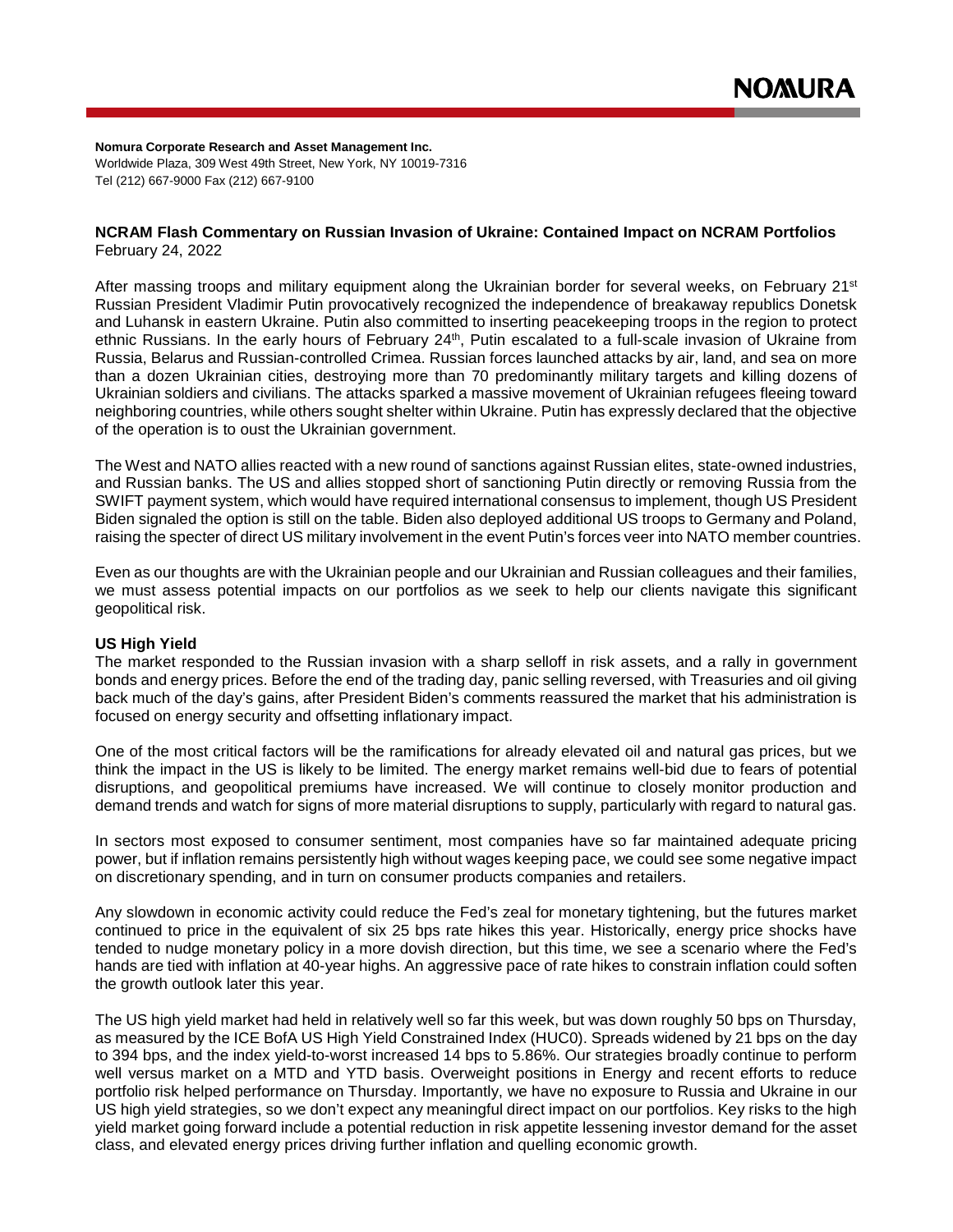The situation in Ukraine remains tense and volatility is likely to remain elevated. There continues to be significant uncertainty on the near-term outlook, but we believe our current positioning will mitigate downside risk while enabling us to capture alpha opportunities.

### **European High Yield**

In Europe, the ICE BofA European Currency High Yield Constrained Index (HPC0) spread widened by 30 bps to 443, and the yield-to-worst increased 24 bps to 4.49%. NCRAM's European high yield strategy broadly moved with index performance, and is still performing strongly MTD and YTD. Our European high yield portfolios have zero direct exposure to Russia or Ukraine compared to around 0.54% in HPC0. However, credits with some business in those countries and Eastern Europe in general sold off slightly more than the market overall. While the ECB had recently begun to indicate a shift in policy toward tightening later this year, some ECB members indicated that the conflict may delay this tightening policy.

A key risk factor to watch in Europe is the development of commodity prices. Higher oil and natural gas prices will be a drag on European growth, with no mitigating benefit for the European high yield market given relatively limited exposure to commodities in the benchmark. Higher commodity prices will continue to push inflation on the continent, complicating the ECB's task. Our trading activity YTD has taken into consideration the inflationary environment, and we will be monitoring closely for further developments in key European economies.

### **Emerging Markets**

In emerging markets, the overall impact on NCRAM's portfolios is relatively limited, due to a large underweight exposure in Russian credits that so far has offset losses in our exposure to Ukrainian sovereign and corporate bonds. NCRAM portfolios have small or no exposure in Russia, while in Ukraine our positioning is neutral for corporate bonds and overweight in the EM hard currency sovereign strategy. Russian bonds are down at least 40 points, Belarus bonds are down 50 points, and Ukrainian bonds are down 30 points since active hostilities commenced. Emerging markets hard currency sovereign bonds, as measured by the JPMorgan Emerging Markets Bond Index Global Index (EMBIG), fell -2.42% on February 24<sup>th</sup>, with high yield credits underperforming with a -3.08% decline. We expect the impact of our benchmark-relative positioning to be net positive based on Thursday's price action. Our underweight stance in Russia has been a positive contributor for relative performance year-to-date, and we have avoided credits either already sanctioned or with greater potential for further sanctions.

Key to watch now is whether a new round of sanctions beyond the measures already announced materialize with further escalation on the ground. In NCRAM's view, Russian sanctions will likely benefit global commodity producers and countries producing oil, natural gas, aluminum, and nickel. Market impact on other EM sovereign and credit markets Thursday was relatively limited. As the conflict puts pressure on oil prices and potentially on inflation, Fed policy will likely continue to be the main market driver for EM outside of the Russia/Ukraine conflict.